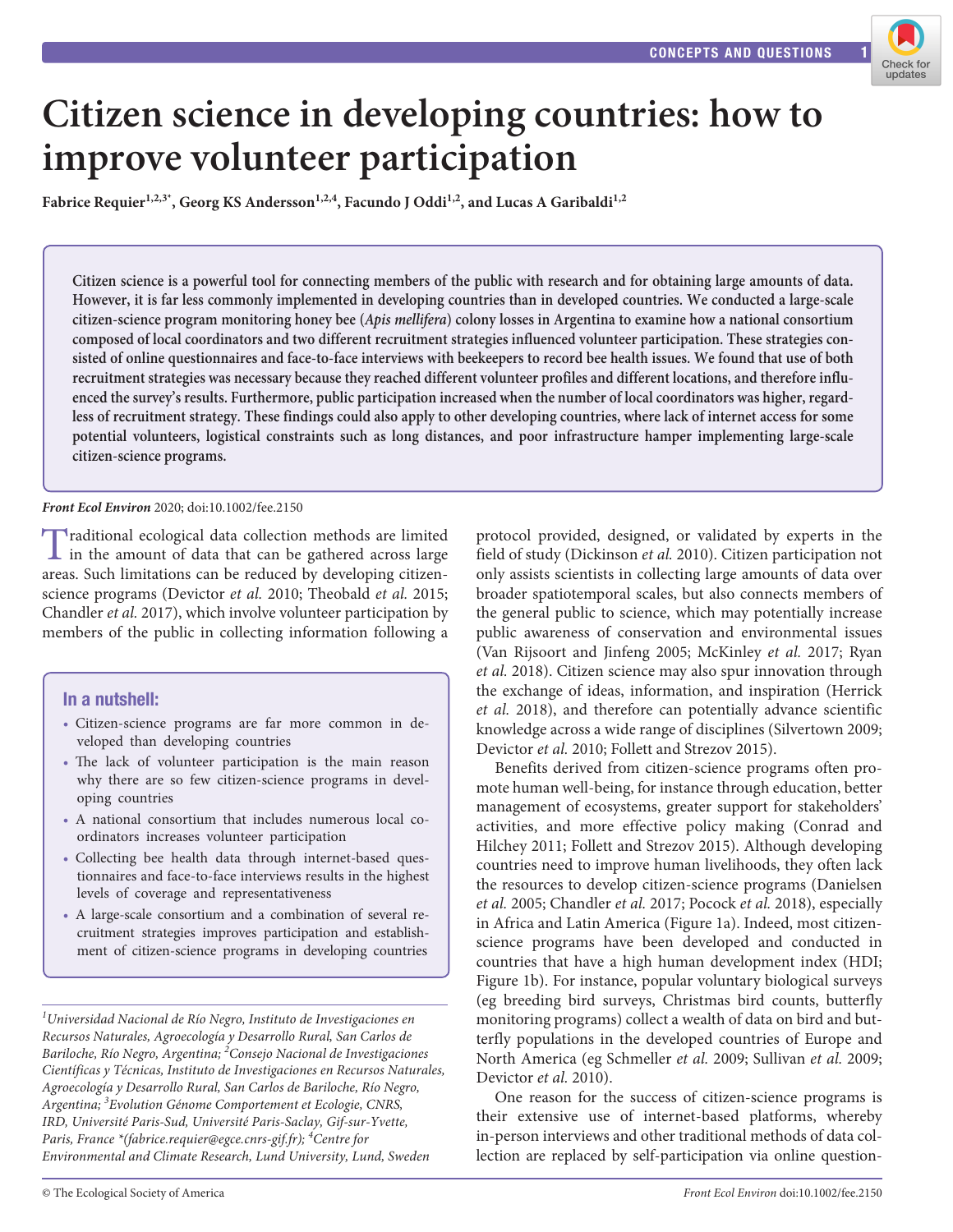

**Figure 1.** Global map of where citizen-science studies are conducted. (a) The global distribution of citizen-science studies published over the past 30 years (1987–2017); 7774 studies were identified following Follett and Strezov (2015), based on Web of Knowledge searches. (b) The number of citizen-science publications per country was found to be positively associated with its human development index (HDI; HDR 2018). (c) The global distribution of honey bee colony loss publications produced through citizen-science programs. Data were collected through an exhaustive synthesis of 39 papers (complete list in WebPanel 1). The Argentinean study case is shown in orange. (d) The number of colony loss publications per country was also positively influenced by its HDI, and was correlated with the number of citizen-science publications (see WebFigure 1).

naires (Goodchild 2007; Sullivan *et al.* 2009; Bonney *et al.* 2014). This approach provides numerous advantages, including increased capacity for public outreach, reduced material costs, and the development of large-scale networks with real-time information-sharing capabilities (Sullivan *et al.* 2009; Newman *et al.* 2012; Herrick *et al.* 2018). Limited internet access in many parts the developing world (Gulati 2008) may therefore at least partially account for why these countries are currently underrepresented in citizen-science programs (Silvertown 2009; Newman *et al.* 2012; Pocock *et al.* 2018). It has been suggested that limited networking, organizational, and collaboration capacities are the most common factors that slow the implementation of large-scale citizen-science programs in developing countries (Conrad and Hilchey 2011; Maggi *et al.* 2016; Pocock *et al.* 2018). Although these difficulties are recognized (Chandler *et al.* 2017; Pocock *et al.* 2018), there is a critical lack of field assessment on how to improve participation and establish citizen-science programs in developing countries.

We used, and assessed the effectiveness of, a participatory method – specially adapted for developing countries – for organizing and connecting local networks of volunteers at large scales. This approach was based on the assumption that volunteers and stakeholders who share a common interest in a specific issue are regionally organized and structured but lack connections between regions. We therefore established a national consortium to facilitate interregional connections, improve the dissemination of standardized questionnaires (Danielsen *et al.* 2005), and enhance the collection of large-scale datasets. We also assessed whether face-to-face survey interviews could be used to offset limited internet access and to what extent such interviews could influence responses. Some studies suggest that face-toface interviews and online questionnaires could vary in terms of response success, spatiotemporal range, and content of answers (Goodchild 2007; Schmeller *et al.* 2009).

As a case study, we developed a program to monitor the loss of honey bee (*Apis mellifera*) colonies, in which beekeepers recorded losses and health issues among the honey bees (vanEngelsdorp *et al.* 2012). The program was initiated because of concerns about the ecological, agronomic, and social consequences of global honey bee declines (Goulson *et al.* 2015; Potts *et al.* 2016). However, as with the global discrepancies in citizen-science programs generally (Figure 1a), bee colony loss monitoring programs have been widely implemented in the Northern Hemisphere (eg Europe and the US; Figure 1c) but are largely absent in developing countries (Figure 1d; WebPanel 1). The lack of nationwide colony loss monitoring programs in these countries prevents assessment of the current status of bee col-

ony collapse disorder. Beekeeping also plays important socioeconomic roles in many developing countries; in Latin America, for example, beekeepers manage ~8 million honey bee colonies, which produce more than 200 million tons of honey per year (Requier *et al.* 2018a). The absence of monitoring programs is therefore of great concern throughout Latin America, and especially in Argentina, which has the largest number of beekeepers and the highest levels of honey production and exportation (Requier *et al.* 2018a). We therefore initiated a monitoring program focusing on honey bee colony losses in Argentina and evaluated whether (1) the establishment of a National Beekeeping Consortium – as a large-scale organization – enhanced voluntary participation of beekeepers and (2) whether methodological differences between recruitment strategies (online questionnaires and face-to-face interviews) influenced volunteer profiles or survey results.

## **Methods**

## Citizen-science program in Argentina

We implemented a citizen-science program to record the rate of honey bee colony loss in Argentina during 2015–2016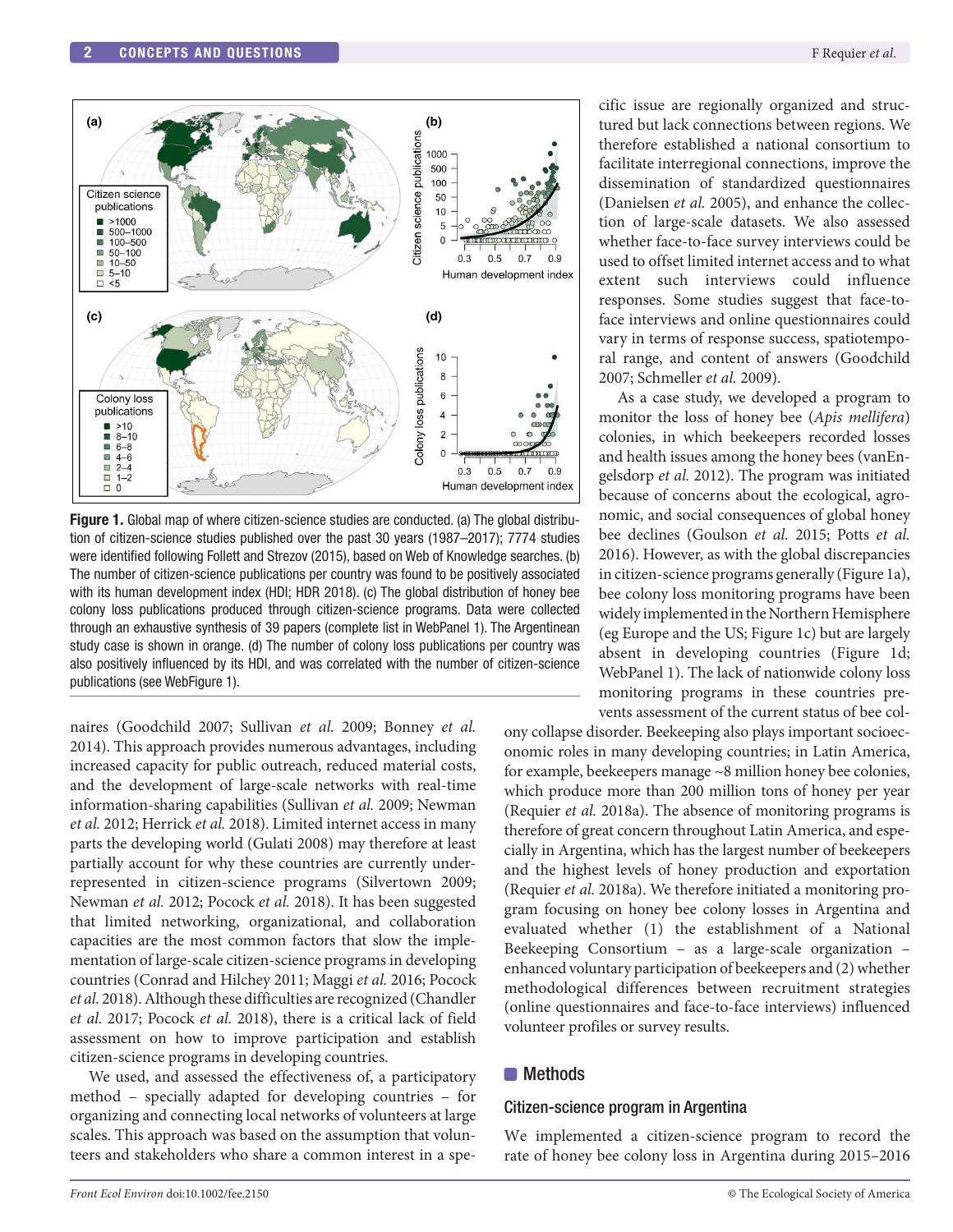(Figure 1c; Requier *et al.* 2018b). To estimate summer colony losses, beekeeping management, and bee health in Argentina, we selected questions commonly used in similar monitoring programs, including the Prevention of Honey Bee Colony Losses (COLOSS) questionnaire used to estimate winter colony loss in European countries (van der Zee *et al.* 2013), and questionnaires used by the Bee Informed Partnership (Kulhanek *et al.* 2017) and the EPILOBEE consortium (Jacques *et al.* 2017) – programs that were developed in the US and Europe, respectively (for more details see WebPanel 2). We adapted the questions to account for differences in Northern and Southern Hemisphere seasonal phenology, types of diseases, and botanical origins of honey (in order to make the questionnaire more compatible with South American biogeographic conditions), and prepared a Spanish translation.

#### National Beekeeping Consortium

We built a national organization – the National Beekeeping Consortium (NBC) – to represent the interest of beekeepers in Argentina. Because beekeeping activity is distributed heterogeneously across the Argentinian provinces (Figure 2a; RENAPA 2018), we ensured that the composition of the NBC reflected differences in provincial beekeeping activity levels (that is, with more members of the consortium in provinces that contained more beehives) (WebFigure 2). Members of this organization included a coalition of beekeeping coordinators from governmental agencies, beekeeping associations, and research institutes (Figure 2b); these were recruited based on their fieldwork involvement. Each coordinator has his/her own network of 10 to 60 beekeepers, and so the national network included a contact list of 1191 beekeepers. To evaluate the benefits of the NBC, we analyzed whether the number of responses to the bee colony loss survey varied with the number of coordinators across provinces. To do so, we fitted a generalized linear model (GLM) with Poisson error structure (*glm* function in the R base package; R Core Team 2017). This model included the recruitment strategy as a categorical predictor (two levels: face-toface interview or online questionnaire), the number of coordinators as a quantitative predictor, and the interaction between the recruitment strategy and the number of coordinators. Because data collection in each province can be affected by both the number of coordinators and the level of beekeeping activity (both correlated; WebFigure 2), we determined which of these two variables was more likely to support improvements in data collection. To disentangle direct versus indirect effects of the consortium and beekeeping activity, we fit GLMs with Poisson error structures to compare their respective contributions to data collection. All possible combinations of one or more variables were evaluated. The Akaike information criterion (AIC) was used to rank the candidate models to identify the best compromise between fit and complexity (WebTable 1). Pearson residuals were extracted and inspected against fitted values (residuals



Figure 2. A citizen-science program, implemented in 2015–2016, focusing on honey bee colony losses in Argentina. (a) National distribution of managed honey bee colonies. (b) Number of coordinators associated with the National Beekeeping Consortium in each province. (c) Spatial distribution of beekeepers' participation; traditional face-to-face interviews are shown in blue circles and online questionnaires are shown in red circles.

versus fitted plot and normal quantile-quantile [Q-Q] plot) to assess the suitability of the statistical models.

#### Participant recruitment strategies

We implemented two participant recruitment strategies. In the "online strategy", beekeepers were invited to self-report their answers using a web-based questionnaire. This invitation was distributed by email to the beekeepers on the consortium contact list, as well as to beekeeping social networks and national beekeeping journals. In the "face-to-face strategy", we provided a printed version of the questionnaire used in the online strategy to beekeepers in Argentina who did not have internet access or preferred not to respond online, and conducted face-to-face interviews with these individuals. Interviews were performed by consortium coordinators during regular meetings of local beekeeping associations.

To analyze and compare the effects of the two recruitment strategies on data collection, we first calculated the geographical distance between each location of response (*distm* function in the R *geosphere* package) as an estimation of the spatial distribution of the responses. We calculated a random accumulating distance function between response locations, for which we ran 10,000 iterations for each recruitment strategy to mitigate the variation in sample size (see Results section). The spatial distribution in responses between the face-to-face and online strategies was compared using GLM with Gaussian error structure. We then modeled the temporal accumulation of responses during the 2 weeks after recruitment for each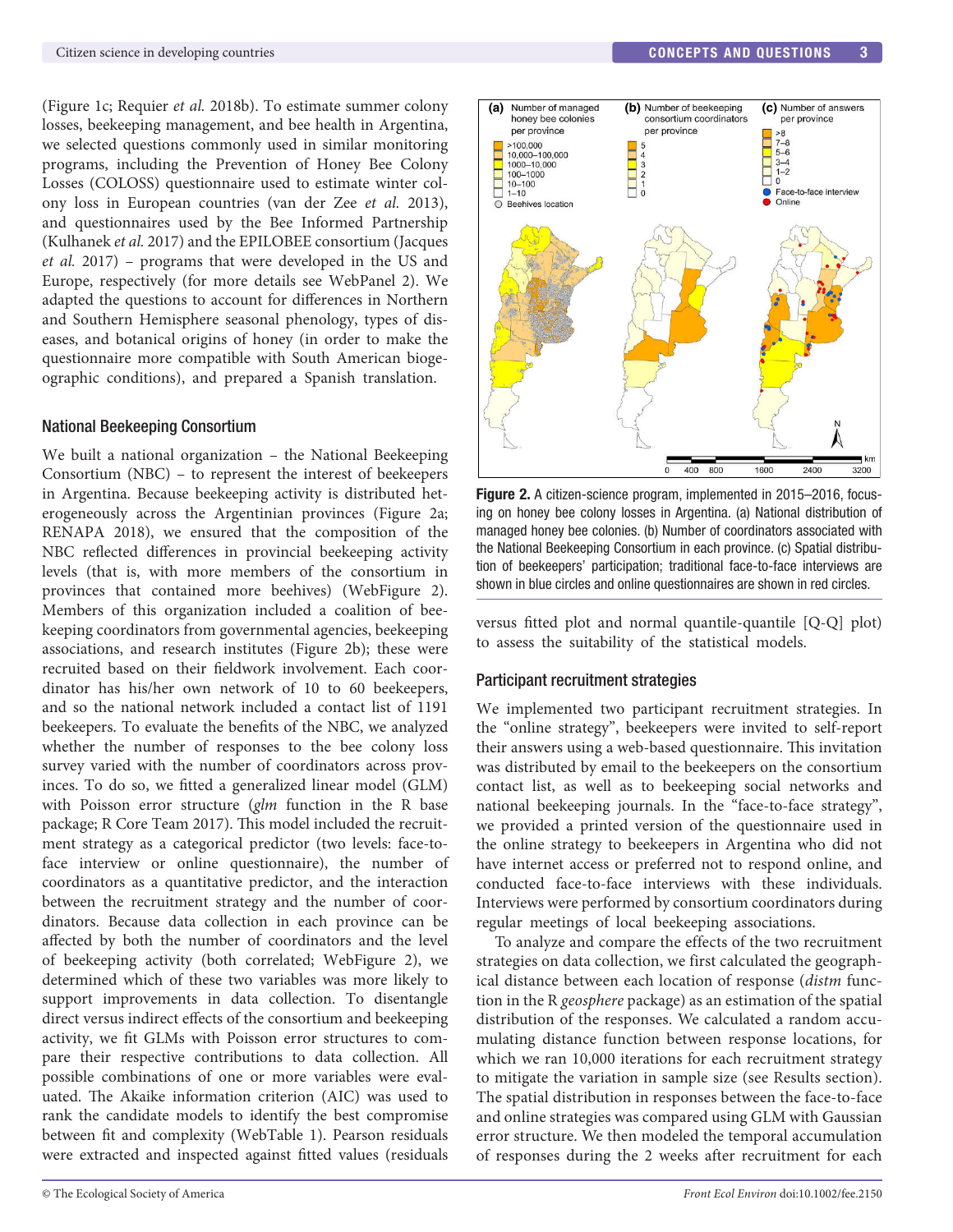online recruitment strategy (ie email, journal, social network, and website) as a spline function of time using generalized additive models (*gam* function in the R *mgcv* package).

#### Methodological effect assessment in answers

We analyzed the response success rate (ie the proportion of beekeepers answering a question) and the content of the responses to evaluate the potential methodological differences between the two recruitment strategies. The response success rate per question was compared between strategies using generalized linear mixed-effects models (*glmer* function in the R *lme4* package) with a binomial error structure and the province as a random factor to account for the spatial non-independence of provincial repeated measurements. We used the same modeling approach for analyzing the content of the responses but implemented a Gaussian error structure for quantitative responses and a binomial error structure for binary responses (eg "yes" or "no").

#### **Results**

#### Consortium effect on data collection

A total of 104 beekeepers (8.7% of the beekeepers in our contact list), managing 582 apiaries (4.6% of the apiaries registered in Argentina) and 22,945 beehives (2.7% of the beehives registered in Argentina), participated in the monitoring program. The distribution of responses covered 16 of the 23 Argentinian provinces (Figure 2c); provinces without participation contained less than 6% of the national stock of honey bee colonies. AIC analysis indicated that the amount of data collected per province (ranging from 0-11 responses  $\times$  participant recruitment strategies) was better explained by the number of consortium coordinators than by provincial beekeeping activity (relative importance weights were 1.0 and 0.88, respectively), suggesting that

the number of consortium coordinators had a direct effect on improving data collection. The number of responses per province was positively influenced by the number of consortium coordinators per province ( $n = 48$ ,  $Z = 0.302$ ,  $P < 0.001$ ; Figure 3a). Interestingly, the significant interaction between the number of consortium coordinators and the participant recruitment strategies ( $n = 48$ ,  $Z =$ 0.203,  $P = 0.044$ ) showed a higher ratio in data collection for the online strategy in provinces with more consortium coordinators (Figure 3a).

#### Participant recruitment strategies

Data collection was carried out by means of 56 traditional face-to-face interviews and 48 self-reported online submissions. Over the period of data collection (1 Jul 2016 to 1 Dec 2016; that is, after the end of the Argentinean 2015–2016 season of beekeeping; Figure 3b), there were significantly more daily collected responses from the face-to-face strategy  $(5.6 \pm 7.0)$ responses per day, mean  $\pm$  standard deviation) than for the online strategy  $(1.7 \pm 1.1$  responses per day)  $(n = 48, t =$ 35.28, *P* < 0.001). Among online recruitment strategies, email invitations elicited significantly more responses than face-toface interviews (WebFigure 3). The spatial distribution of responses was compared among the recruitment strategies for the 39 online respondents and the 52 face-to-face respondents who had reported the location of their beehives at least at the municipal scale (of 48 and 56 total respondents, respectively). For the same number of responses (ie  $n = 39$ ), spatial distribution was greater for the online strategy than the faceto-face strategy ( $n = 10,000$  iterations,  $t = 9335.38$ ,  $P < 0.001$ ; Figure 3c).

#### Effect of methodology on responses

The response rate for the 25 questions on the questionnaire ranged from 18.8% to 96.4% (WebFigure 4). Regardless of



Figure 3. (a) Involvement of more consortium coordinators in a citizen-science project increases the number of responses, regardless of whether traditional face-to-face interviews or online questionnaires are used. The solid line is the prediction of the generalized linear model and the shaded area indicates the 95% confidence interval. (b) Cumulative time series of responses in traditional face-to-face interviews (in blue) and online questionnaires (in red). Symbols indicate the event timeline for each online recruitment strategy. (c) Spatial distributions of traditional face-to-face interviews and online questionnaire responses, calculated using a random accumulating distance function (see Methods).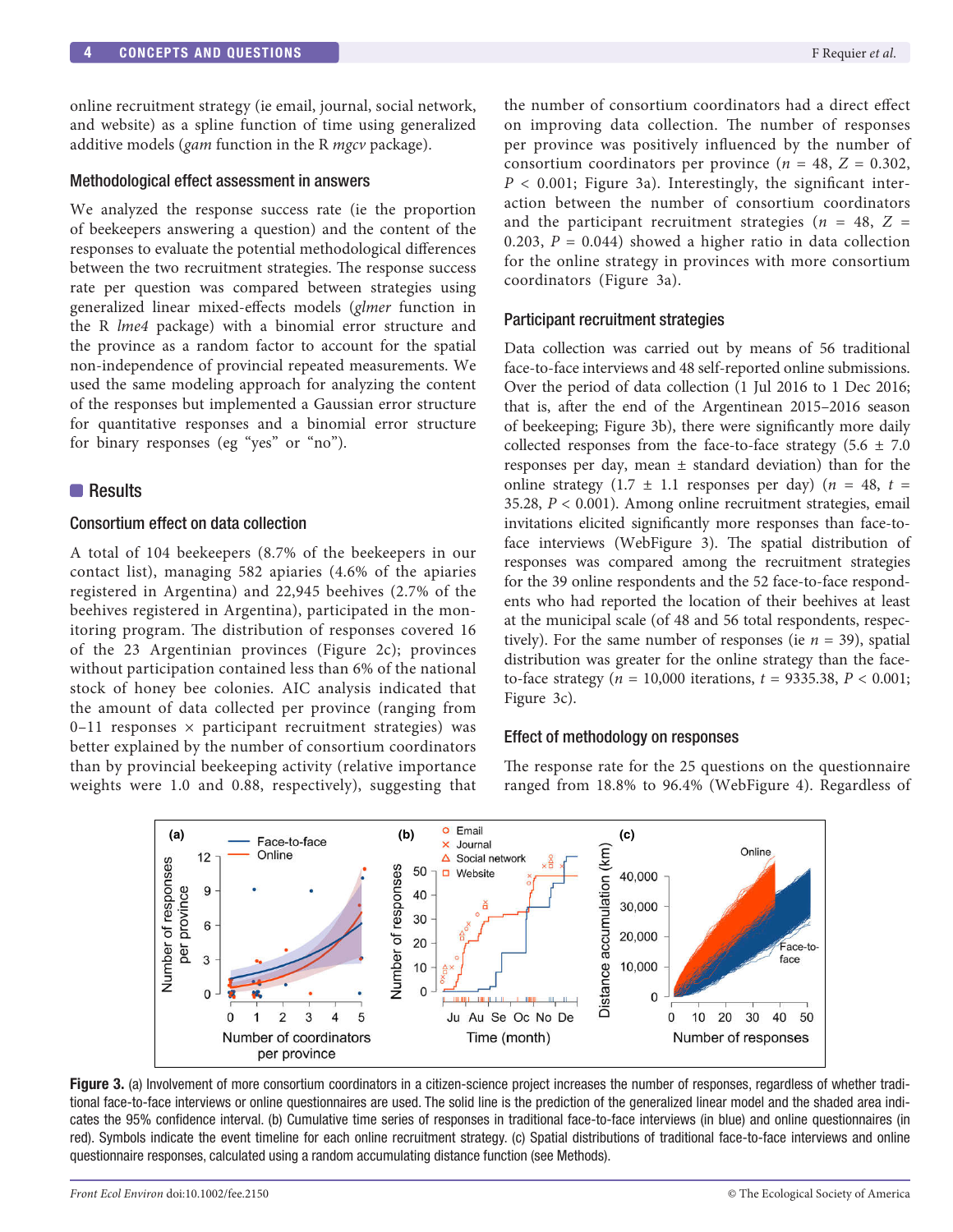the participant recruitment strategy used, beekeepers were largely unwilling to reveal the location of their beehives (18.8% and 26.8% response success for online and faceto-face recruitment strategies, respectively) and the economic details of their activities (62.5% and 58.9% response success). Significant differences in response rate between the two recruitment strategies (online versus face-to-face) were observed for nine of the 25 questions, with higher response rates for the face-to-face strategy (WebFigure 4; WebTable 2). Moreover, another methodological effect was observed within the survey results for several of the questions, with a trend toward higher values for the online strategy (Figure 4). Although methodological effects were not detected for questions about the age of the beekeeper, the number of colonies, or beekeeping-associated education, suggesting that the responder profiles were similar for the two recruitment strategies (see WebPanel 3), the values for "swarming control", "frequency of visits", and "summer colony losses" were higher for the online approach than for the face-toface approach (Figure 4; WebTable 3). As an example, beekeepers reported 2.9%  $\pm$  4.8% versus 6.5%  $\pm$  6.9% of summer colony losses through face-to-face interviews and through the online questionnaire, respectively.

## **Discussion**

## Consortium matters in data collection

Although there is a general desire to foster citizen science in developing countries (Pocock *et al.* 2018) with a view to establishing international and global projects (Chandler *et al.* 2017), the techniques used to collect data through citizen-science initiatives in developed countries may not work in developing countries (Danielsen *et al.* 2005; Chandler *et al.* 2017; Pocock *et al.* 2018). We have demonstrated that the establishment of the NBC, which included provincial coordinators, was a key contributor to data collection about honey bee colony losses in Argentina. For one, collaboration between the NBC and numerous local beekeeping associations (that is, beekeeping technical coordination within each province through, for example, Asociación Apícola de la Comarca Andina, Sociedad Argentina de Apicultores, Programa Apícola Provincial Pro Miel, and Programa Nacional Apícola [PROAPI]) greatly increased access to survey material distributed via email. In addition, advertising the survey in national beekeeping magazines, in university and research institutes, and in networks of beekeeping associations further increased questionnaire distribution. Finally, conducting direct face-to-face interviews with beekeepers also improved the efficiency of the process.

At the same time, however, the relatively small number of beekeepers who responded to the surveys underscores the challenge of collecting data via citizen-science programs in South America as compared to programs in the US and



**Figure 4.** Differences in response values between traditional face-to-face interviews and online questionnaires. Positive values reflect trends in online questionnaires and circle sizes indicate the effect level; asterisks indicate the significance level (see Methods):  $***P < 0.001$ ,  $**P < 0.01$ , and  $*P < 0.05$ .

Europe. Participation by Argentinean beekeepers was only about one-third (in absolute terms) that of participation in similar surveys in Europe and North America in the first year (vanEngelsdorp *et al.* 2008; Brodschneider *et al.* 2010; van der Zee *et al.* 2012). This low participation rate may be due to limited internet access (Gulati 2008) and a lack of organization at larger spatial scales (Conrad and Hilchey 2011; Maggi *et al.* 2016) or may reflect a lower level of interest among the citizens of developing countries (Pocock *et al.* 2018), possibly because potential respondents do not perceive any personal benefit from participation (eg no compensation) or due to a lack of personal resources or time to support participation. Additional social-science research is needed to more fully evaluate whether and how these social factors influence participation in developing countries. Given that the volunteers involved in our survey (ie beekeepers) have personal concerns about honey bee health and conservation, we expected the participation rate to be higher than that in citizen-science programs involving noninterested respondents, as Wilson *et al*. (2017) did in the US, measuring public understanding of bee diversity. However, the level of participation in Argentina was higher than that in several other countries, such as South Africa (Pirk *et al.* 2014), Uruguay (Antúnez *et al.* 2017), and China (van der Zee *et al.* 2012).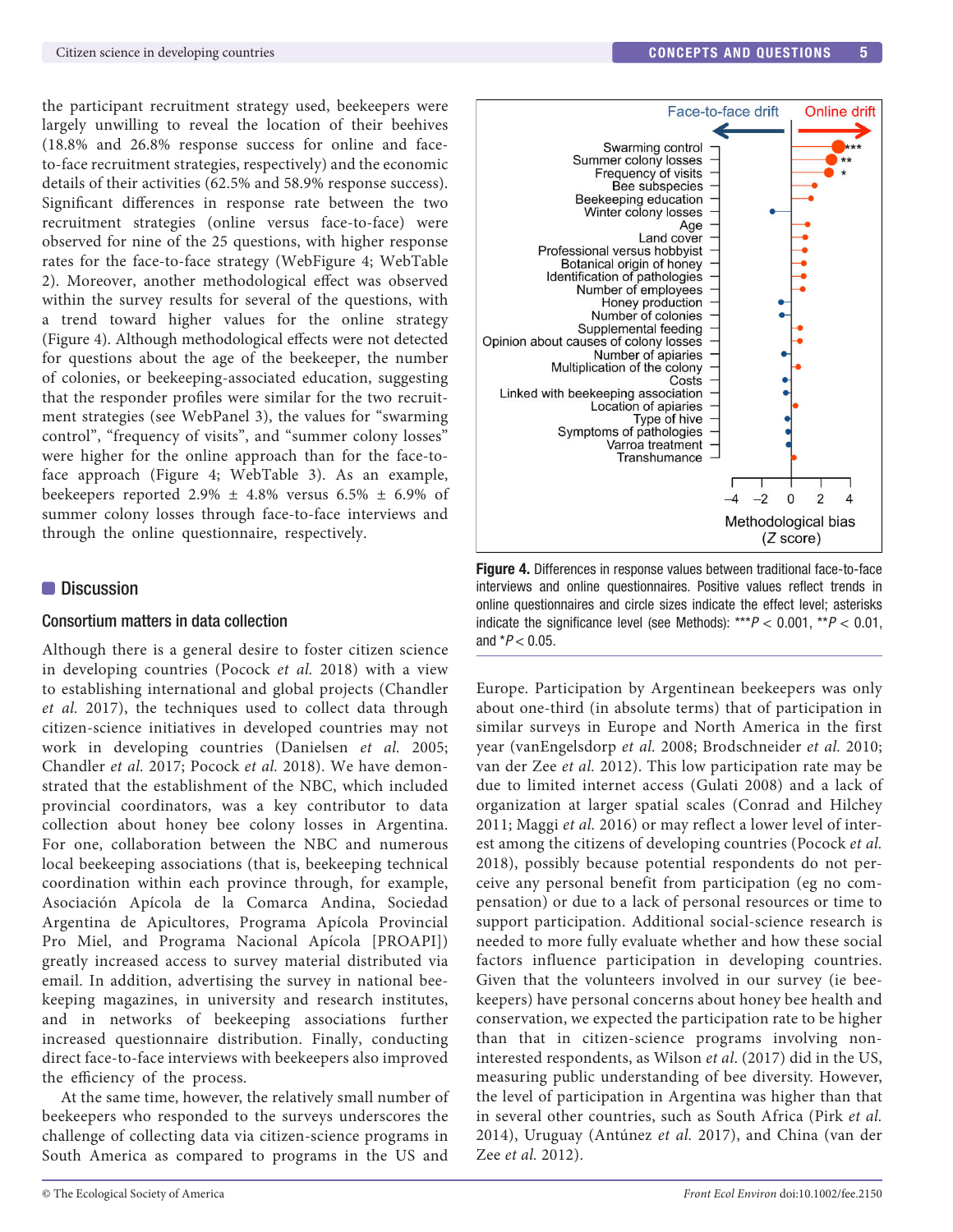

Figure 5. Beekeepers in northern Patagonia (Nahueve, Argentina) are isolated from cities, high-speed internet access, and transportation infrastructure.

The NBC established local networks of volunteer citizen scientists over a large spatial scale, which seems to be a key factor in obtaining sufficiently representative amounts of data. A common feature of successful surveys regarding honey bee colony loss is the implementation of interinstitutional networks of beekeepers and consortiums (eg the Bee Informed Partnership [vanEngelsdorp *et al.* 2008; Kulhanek *et al.* 2017] in the US and COLOSS group [van der Zee *et al.* 2012, 2013; Brodschneider *et al.* 2016] and the EPILOBEE consortium [Jacques *et al.* 2017] in Europe). Therefore, investing in large-scale organizations and connections among local networks may promote the establishment of citizen-science programs in Latin America and Africa (Figure 1). The NBC is one example of a successful large-scale organization, but other approaches should also be tested and developed.

## Participant recruitment strategies affect honey bee colony loss estimates

Colony collapse disorder of managed honey bees currently threatens honey production and crop pollination in many countries, which could have negative social, economic, and ecological effects (Potts *et al.* 2016). As there is a lack of data to identify the causes of this disorder – thought to be driven by the combined stress of parasites, pesticides, and lack of flowers (Goulson *et al.* 2015; Potts *et al.* 2016) – large-scale citizen-science programs have been initiated in many countries around the world to monitor honey bee colony losses (Figure 1; WebPanel 1). Data collected by these programs have revealed that up to 25–50% of honey bee colonies may be lost every winter in Europe (Brodschneider *et al.* 2016) and North America (Kulhanek *et al.* 2017). We found that reported estimates of summer honey bee colony losses in Argentina were higher among online questionnaire respondents than among those who participated in traditional face-to-face interviews; however,

reports of winter colony losses did not differ between recruitment strategies. Although surveys of the colony losses of a given year occur during the beekeeping season of the subsequent year, beekeepers can be influenced by their personal experiences in voluntarily responding to the survey, suggesting that beekeepers who have been subject to colony losses may be more motivated to respond to colony loss surveys, and may also be more prone to search for such citizen-science programs online. Another explanation for the differences between face-to-face and online responses could be a bias toward people with internet access (Figure 5), which could, for example, explain the differences observed in responses for the two common beekeeping practices, "swarming control" and "frequency of visits".

Citizen-science programs are robust tools for collecting large amounts of data and as such have great potential to advance scientific knowledge, influence policy making, and guide resource management; however, this potential can only be realized if datasets are of high quality (Kosmala *et al.* 2016). Evidence of methodological effects on estimates of summer colony losses in honey bees calls into question the representativeness of the colony loss estimates presented in previous studies conducted in South Africa (Pirk *et al.* 2014), Uruguay (Antúnez *et al.* 2017), and China (van der Zee *et al.* 2012), where data sources were not identified. Moreover, in most surveys of colony losses, there has been no assessment of the potential effects of the participation recruitment strategies used (eg Brodschneider *et al.* 2016; Jacques *et al.* 2017; Kulhanek *et al.* 2017). Therefore, we recommend that the effects of the data source used in the statistical analyses be rigorously assessed prior to application in future surveys.

## Lessons learned and recommendations

Citizen science can improve data collection for research and consequently can deliver social, economic, and ecological benefits (Conrad and Hilchey 2011; Theobald *et al.* 2015; Ryan *et al.* 2018). Our study focused on a large-scale citizenscience program in Argentina; as of now, such studies are a rarity in the Southern Hemisphere (Figure 1). We propose that citizen-science programs in developing countries be implemented via the development of a large-scale consortium to facilitate inter-regional connections between citizen-science participants and to expand their spatial coverage. Such a consortium also facilitates the standardization of questionnaires. Given that face-to-face interviews increase response rates and online questionnaires improve the spatial distribution, we recommend that these two participant recruitment strategies be used in tandem to improve future citizen-science programs. Furthermore, the data source must be included as a predictor variable in statistical analyses to mitigate any methodological effects.

We identified several matches between our results and suggestions from previous studies, including (1) establishing a national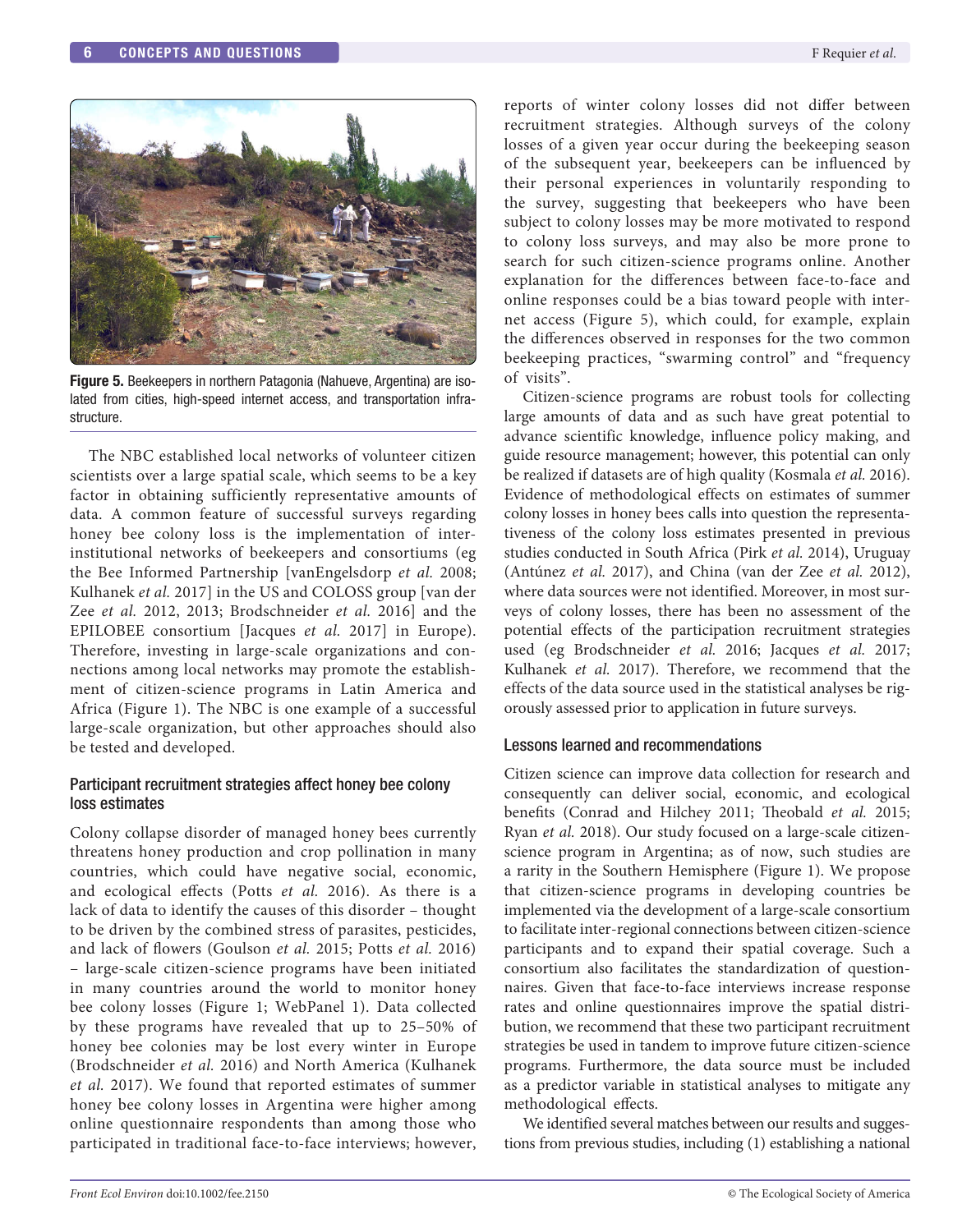consortium to support networks and inter-regional exchanges (Conrad *et al.* 2011; Maggi *et al.* 2016); (2) coupling web-based surveys with traditional face-to-face interviews in order to mitigate the (common) problem of limited internet access (Pocock *et al.* 2018) and the potential loss of interest in responding to online surveys due to the ever-expanding amount of information available online and the large number of such requests; (3) performing face-to-face interviews as a means of reinforcing social links among volunteers and professionals/scientists (Van Rijsoort and Jinfeng 2005; Conrad and Hilchey 2011), and for mitigating the substantial distrust in public engagement in policy development that prevails in many developing countries; and (4) standardizing questionnaires for large-scale projects (Danielsen *et al.* 2005). We argue that these recommendations can serve as a generic framework for improving participation in citizen-science projects in developing countries.

## **Acknowledgements**

This work was supported by grants from the Agencia Nacional de Promoción Científica y Tecnológica (PICT 2016-0305), Consejo Nacional de Investigaciones Científicas y Técnicas (PDTS Res 298/14), and Universidad Nacional de Río Negro (PI 40-B-567 and PDC 40-B-557). Special thanks to N Garcia and the members of the National Beekeeping Consortium for their help in data collection, and to all the participating volunteer beekeepers. We thank CL Morales, N Pérez-Méndez, and D vanEngelsdorp for constructive comments on the manuscript. FR and LAG designed the research project; FR collected and analyzed the data; FR wrote the first version of the manuscript; FR, GKSA, FJO, and LAG contributed greatly to the drafts and gave their final approval for publication.

## References

- Antúnez K, Invernizzi C, Mendoza Y, *et al.* 2017. Honey bee colony losses in Uruguay during 2013–2014. *Apidologie* **48**: 364–70.
- Bonney R, Shirk JL, Phillips TB, *et al.* 2014. Next steps for citizen science. *Science* **343**: 1436–37.
- Brodschneider R, Moosbeckhofer R, and Crailsheim K. 2010. Surveys as a tool to record winter losses of honey bee colonies: a two year case study in Austria and South Tyrol. *J Apicult Res* **49**: 23–30.
- Brodschneider R, Gray A, van der Zee R, *et al.* 2016. Preliminary analysis of loss rates of honey bee colonies during winter 2015/16 from the COLOSS survey. *J Apicult Res* **55**: 375–78.
- Chandler M, See L, Copas K, *et al.* 2017. Contribution of citizen science towards international biodiversity monitoring. *Biol Conserv* **213**: 280–94.
- Conrad CC and Hilchey KG. 2011. A review of citizen science and community-based environmental monitoring: issues and opportunities. *Environ Monit Assess* **176**: 273–91.
- Danielsen F, Burgess ND, and Balmford A. 2005. Monitoring matters: examining the potential of locally-based approaches. *Biodivers Conserv* **14**: 2507–42.
- Devictor V, Whittaker RJ, and Beltrame C. 2010. Beyond scarcity: citizen science programmes as useful tools for conservation biogeography. *Divers Distrib* **16**: 354–62.
- Dickinson JL, Zuckerberg B, and Bonter DN. 2010. Citizen science as an ecological research tool: challenges and benefits. *Annu Rev Ecol Evol S* **41**: 149–72.
- Follett R and Strezov V. 2015. An analysis of citizen science based research: usage and publication patterns. *PLoS ONE* **10**: e0143687.
- Goodchild MF. 2007. Citizens as sensors: the world of volunteered geography. *GeoJournal* **69**: 211–21.
- Goulson D, Nicholls E, Botías C, and Rotheray EL. 2015. Bee declines driven by combined stress from parasites, pesticides, and lack of flowers. *Science* **347**: 1255957.
- Gulati S. 2008. Technology-enhanced learning in developing nations: a review. *Int Rev Res Open Dis* **9**: 1–16.
- HDR (Human Development Reports). 2018. Human development index (HDI) of the UN Development Programme. New York, NY: UN Development Programme.
- Herrick JE, Cox DW, Lundgren B, and Nindi S. 2018. Global citizen science for people. *Front Ecol Environ* **16**: 491.
- Jacques A, Laurent M, EPILOBEE Consortium, *et al.* 2017. A pan-European epidemiological study reveals honey bee colony survival depends on beekeeper education and disease control. *PLoS ONE* **12**: e0172591.
- Kosmala M, Wiggins A, Swanson A, and Simmons B. 2016. Assessing data quality in citizen science. *Front Ecol Environ* **14**: 551–60.
- Kulhanek K, Steinhauer N, Rennich K, *et al.* 2017. A national survey of managed honey bee 2015–2016 annual colony losses in the USA. *J Apicult Res* **56**: 328–40.
- McKinley DC, Miller-Rushing AJ, Ballard HL, *et al.* 2017. Citizen science can improve conservation science, natural resource management, and environmental protection. *Biol Conserv* **208**: 15–28.
- Maggi M, Antúnez K, Invernizzi C, *et al.* 2016. Honey bee health in South America. *Apidologie* **47**: 835–54.
- Newman G, Wiggins A, Crall A, *et al.* 2012. The future of citizen science: emerging technologies and shifting paradigms. *Front Ecol Environ* **10**: 298–304.
- Pirk CWW, Human H, Crewe RM, and vanEngelsdorp D. 2014. A survey of managed honey bee colony losses in the Republic of South Africa – 2009 to 2011. *J Apicult Res* **53**: 35–42.
- Pocock MJO, Roy HE, August T, *et al.* 2018. Developing the global potential of citizen science: assessing opportunities that benefit people, society and the environment in East Africa. *J Appl Ecol* **56**: 274–81.
- Potts SG, Imperatriz-Fonseca V, Ngo HT, *et al.* 2016. Safeguarding pollinators and their values to human well-being. *Nature* **540**: 220–29.
- R Core Team. 2017. R: a language and environment for statistical computing, v3.3.3. Vienna, Austria: R Foundation for Statistical Computing.
- RENAPA (Registro Nacional de Productores Apícolas). 2018. Production database from the National Registry of Beekeeping Producers in Argentina. Buenos Aires, Argentina: Ministerio de Producción y Trabajo.
- Requier F, Antúnez K, Morales CL, *et al.* 2018a. Trends in beekeeping and honey bee colony losses in Latin America. *J Apicult Res* **57**: 657–62.
- Requier F, Andersson GKS, Oddi F, and Garibaldi LA. 2018b. Perspectives from the survey of honey bee colony losses 2015–16 in Argentina. *Bee World* **5**: 9–12.